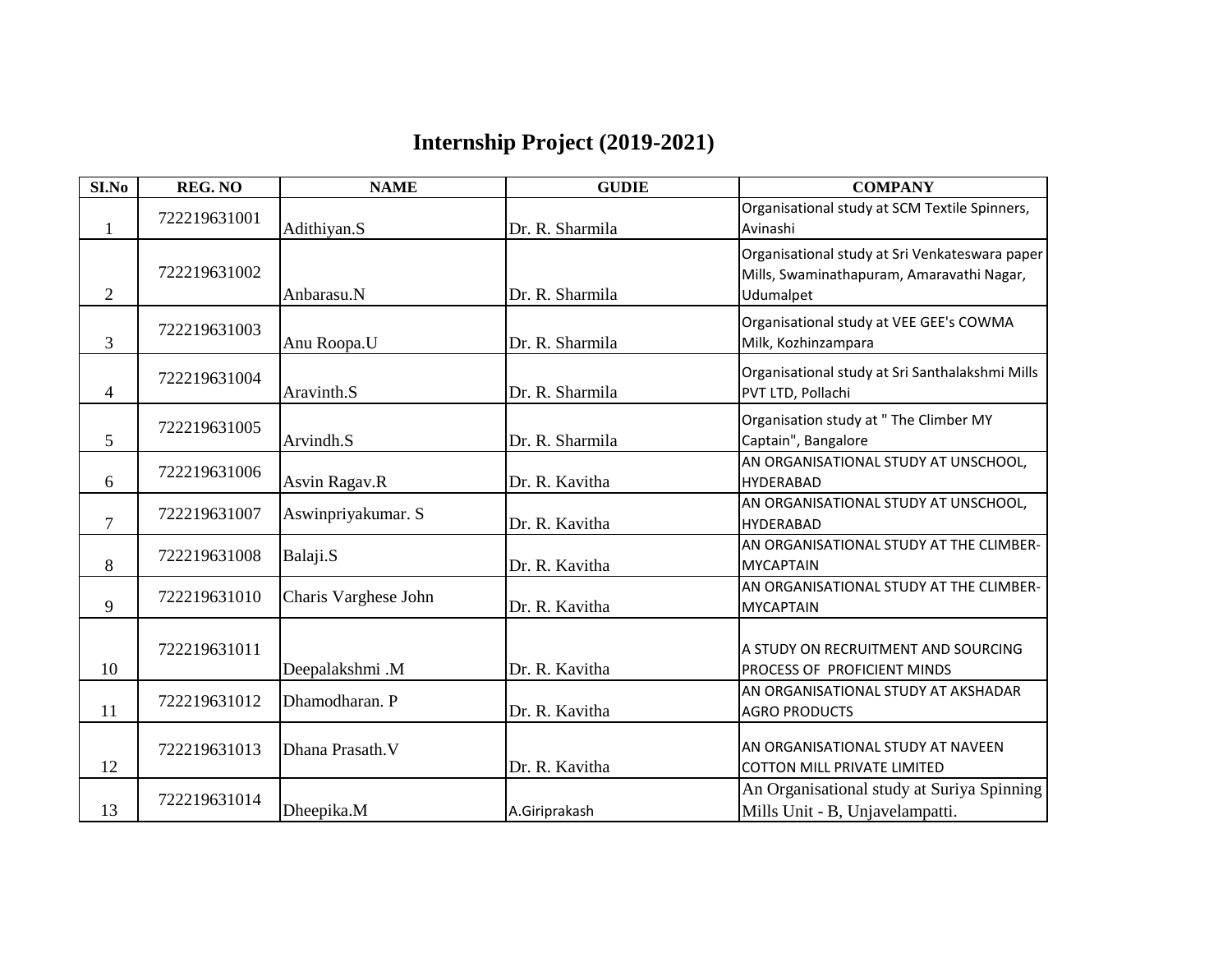| 14 | 722219631016 | Gayathri P           | MS. K. PRIYATHARSINI      | AN ORGANIZATIONAL STUDY AT DRAUP<br>ZINNOV MANAGEMENT CONSULTING                          |
|----|--------------|----------------------|---------------------------|-------------------------------------------------------------------------------------------|
| 15 | 722219631017 | Gokulkumar. D        | MS. M. KUNTHAVI NAPPINNAI | AN ORGANIZATIONAL STUDY AT KSE<br>LTD, SWAMINATHAPURAM                                    |
| 16 | 722219631018 | Gokulnath.S          | Dr R. Balaji Vignesh      | Cooperative Bank, Periyapodhu                                                             |
| 17 | 722219631019 | Gowtham.A            | Dr. A. Thamaraiselvi      | STUDY ON HUMAN RESOURCE PRACTICES<br>WITH SPECIAL REFERENCE TO PROFICIENT<br><b>MINDS</b> |
| 18 | 722219631021 | Harshini.D           | Mr. A. Kandeepan          | A STUDY ON HR RECRUITMENT AND STAFFING<br><b>POLICIES</b>                                 |
| 19 | 722219631022 | Ignace.A             | Mr. A. Giriprakash        | An Organisational study on Shri<br>Pachaiamman Spinner Private Limited,<br>Pollachi.      |
| 20 | 722219631023 | Jaisri.A             | Mr. A. Giriprakash        | An Organisational study on Shri Akkamma<br>Textiles, Samathur.                            |
| 21 | 722219631024 | Kalicharan.K         | Mr. A. Giriprakash        | An Organisational study at GVG Paper<br>Mills PVT Ltd., Udumalpet.                        |
| 22 | 722219631025 | Kanishka.K           | Mr. A. Giriprakash        | Internship Project at DRAUP ZINNOV<br>Management Consulting.                              |
| 23 | 722219631028 | Karthikeyan.G        | Mr. A. Giriprakash        | An Organisational study at DSM Textiles,<br>Tirupur.                                      |
| 24 | 722219631029 | Karthik Kumar.S      | Mr. A. Giriprakash        | An Organisational study at Akshadar Agro<br>Products, Udumalpet.                          |
| 25 | 722219631030 | Kaviya.K             | Ms. K. Priyatharsini      | AN ORGANIZATIONAL STUDY AT JAYSHREE<br><b>TEXTILES PVT LTD, POLLACHI</b>                  |
| 26 | 722219631032 | Maheshkumar.S        | Ms. K. Priyatharsini      | AN ORGANIZATIONAL STUDY AT ITC LIMITED<br>,COIMBATORE                                     |
| 27 | 722219631033 | Mangai Mahalakshmi.D | Ms. K. Priyatharsini      | AN ORGANIZATIONAL STUDY AT LOOCUST<br>INCORP, KINATHUKADAVU                               |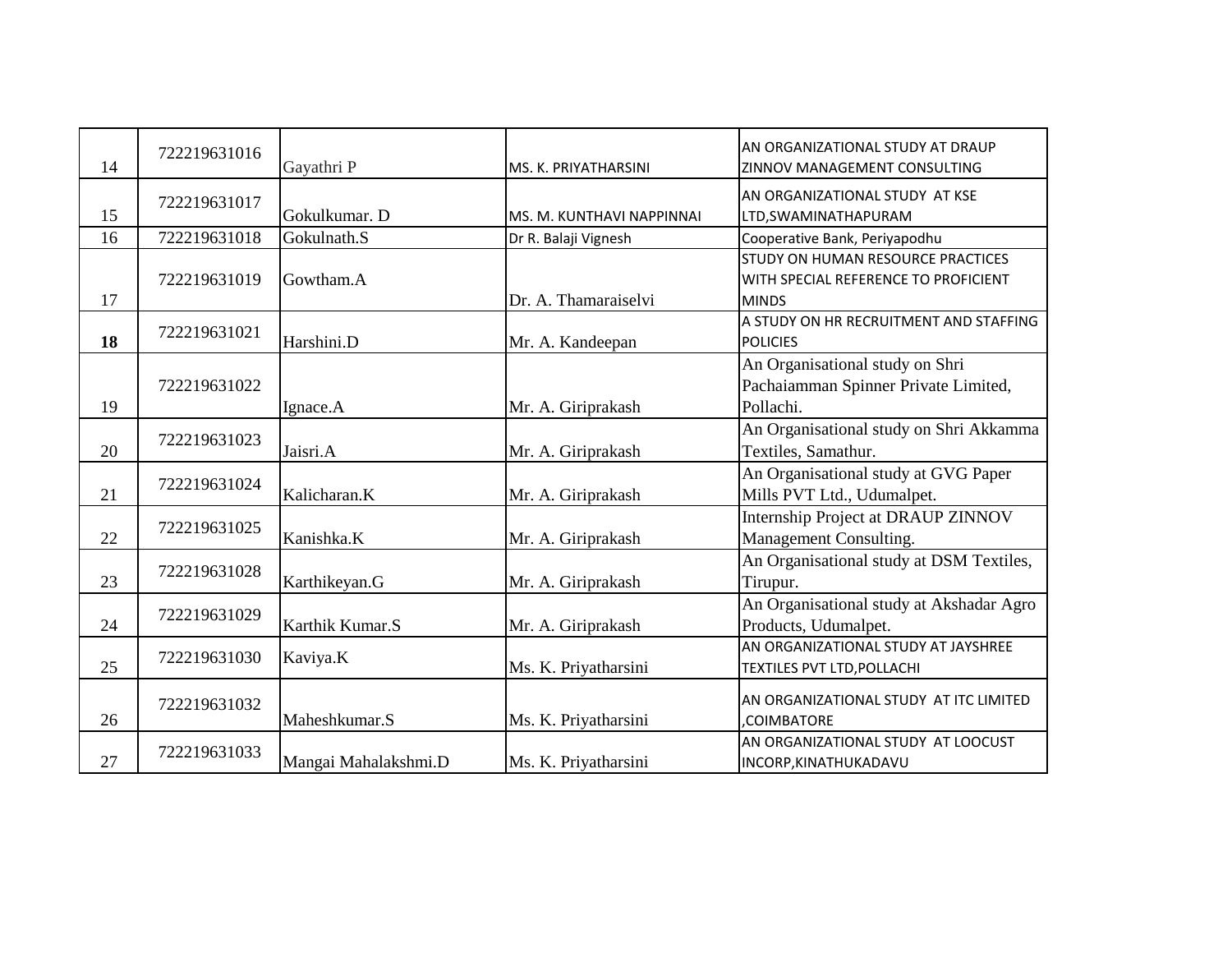| 28 | 722219631035 | Manivasakan.K               | Ms. K. Priyatharsini      | AN ORGANIZATIONAL STUDY AT PERIA KANDI<br>AMMAN SPINNERS PVT LTD, MADATHUKULAM |
|----|--------------|-----------------------------|---------------------------|--------------------------------------------------------------------------------|
| 29 | 722219631036 | Mathan Kumar.S              | Ms. K. Priyatharsini      | AN ORGANIZATIONAL STUDY AT<br>UNSCHOOL, HYDERABAD                              |
| 30 | 722219631037 | Mathianban.S                | Ms. K. Priyatharsini      | AN ORGANIZATIONAL STUDY AT AMMAN<br>SPINNING MILLS, SULTHANPET                 |
| 31 | 722219631039 | Mounika.M                   | Ms. M. Kunthavi Nappinnai | AN ORGANIZATIONAL STUDY AT MODERN<br>SPINNING MILLS LTD, POLLACHI              |
| 32 | 722219631040 | Nandakumar.S                | Ms. M. Kunthavi Nappinnai | AN ORGANIZATIONAL STUDY AT PERIA KANDI<br>AMMAN SPINNERS PVT LTD, MADATHUKULAM |
| 33 | 722219631041 | Narendran.J                 | Ms. M. Kunthavi Nappinnai | AN ORGANIZATIONAL STUDY AT ROYAL<br>ENFIELD- BHARAT MOTORS, UDUMALPET          |
| 34 | 722219631042 | Naveenprabhu.S              | Ms. M. Kunthavi Nappinnai | AN ORGANIZATIONAL STUDY AT FLIPKART<br>FC,COIMBATORE                           |
| 35 | 722219631043 | Nishanth Prabu.P            | Ms. M. Kunthavi Nappinnai | AN ORGANIZATIONAL STUDY AT FLIPKART<br>FC,COIMBATORE                           |
| 36 | 722219631044 | Pavithra.P                  | Ms. M. Kunthavi Nappinnai | AN ORGANIZATIONAL STUDY AT AMPERE<br>ELECTRIC VEHICLES PVT LTD                 |
| 37 | 722219631045 | Prasath.K                   | Ms. M. Kunthavi Nappinnai | AN ORGANIZATIONAL STUDY AT ROOTS<br><b>INDUSTRIES INDIA LTD</b>                |
| 38 | 722219631046 | Praveen Kumar.G             | Dr. R. Balaji Vignesh     | Cooperative Bank, Ganapathypalayam                                             |
| 39 | 722219631047 | Praveen Kumar.S (Dec-11-98) | Dr. R. Balaji Vignesh     | Shri Seniandavan Fibres, Pollachi                                              |
| 40 | 722219631048 | Praveen Kumar.S(Apr-26-99)  | Dr. R. Balaji Vignesh     | Amman Polymers, Coimbatore                                                     |
| 41 | 722219631050 | Preethika.P                 | Dr. R. Balaji Vignesh     | Shri Selandiamman Fibres, Pollachi                                             |
| 42 | 722219631051 | Priyadharshini.U            | Dr. R. Balaji Vignesh     | Zinnov Management Consulting Private<br>Limited, Bangalore                     |
| 43 | 722219631052 | Ramesh Kannan.P             | Dr. R. Balaji Vignesh     | Todays Garments, Udumalpet                                                     |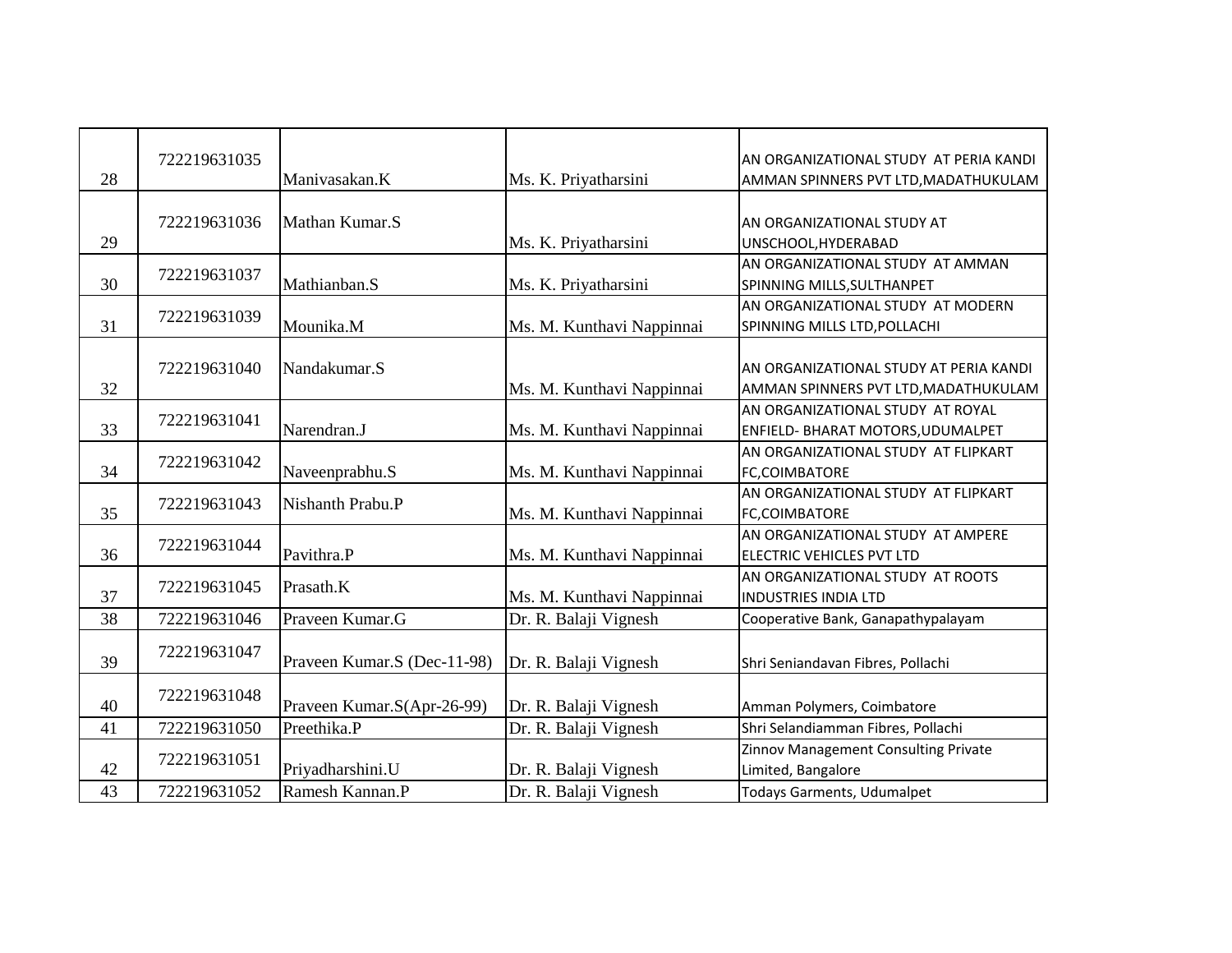|    | 722219631053 |                      |                       | Zinnov Management Consulting Private            |
|----|--------------|----------------------|-----------------------|-------------------------------------------------|
| 44 |              | Revanth.B            | Dr. R. Balaji Vignesh | Limited, Bangalore                              |
|    |              |                      |                       |                                                 |
|    | 722219631054 |                      |                       | A STUDY SAKTHI DAIRY, ABT INDUSTRIES LTD.       |
| 45 |              | Ruthira.C            | Dr. A. Thamaraiselvi  | DAIRY DIVISION IN AND AROUND POLLACHI           |
|    |              |                      |                       |                                                 |
|    | 722219631055 |                      |                       | AN ORGANIZATION STUDY ON SHREE                  |
| 46 |              | Sangeetha.D          | Dr. A. Thamaraiselvi  | <b>VARSHINI FIBERS PRIVATE LIMITED POLLACHI</b> |
|    |              |                      |                       |                                                 |
|    | 722219631056 | Santhosh.M           |                       | A study of working capital management in        |
| 47 |              |                      | Dr. A. Thamaraiselvi  | Poras technologies India Pvt Ltd, Coimbatore    |
| 48 | 722219631059 | Saravana Kumar.V     | Dr. A. Thamaraiselvi  | A study on Sri Veepi Apparels Tirupur           |
|    |              |                      |                       | A study on Human resources and company          |
|    | 722219631060 | Saravana Priyan. J.G |                       | affairs, Double Horse (manjilas food tech Pvt   |
| 49 |              |                      | Dr. A. Thamaraiselvi  | Ltd)                                            |
|    |              |                      |                       | <b>INTERNSHIP AT</b>                            |
|    | 722219631062 |                      |                       | <b>ZINNOV MANAGEMENT</b>                        |
|    |              |                      |                       | <b>CONSULTING PVT LTD</b>                       |
| 50 |              | Satheeswaran. V      | Ms. R. Ananthi        | <b>COIMBATORE</b>                               |
|    | 722219631063 |                      |                       | INTERNSHIP AT AMARAVATHI CO-OP SUGAR            |
| 51 |              | Selva Boopathi.A     | Ms. R. Ananthi        | MILLS, MADATHUKULAM                             |
|    | 722219631064 |                      |                       | <b>INTERNSHIP AT SAKTHI DAIRY</b>               |
| 52 |              | Shalini.S            | Ms. R. Ananthi        |                                                 |
|    |              |                      |                       | <b>INTERNSHIP AT</b>                            |
|    | 722219631066 | Shobika.B            |                       | <b>ZINNOV MANAGEMENT</b>                        |
|    |              |                      |                       | <b>CONSULTING PVT LTD</b>                       |
| 53 |              |                      | Ms. R. Ananthi        | <b>COIMBATORE</b>                               |
|    | 722219631067 |                      |                       |                                                 |
| 54 |              | Siva Guru Karthik.S  | Ms. R. Ananthi        | INTERNSHIP AT VG TEXTILES PRIVATE LIMITED       |
|    |              |                      |                       | <b>INTERNSHIP AT</b>                            |
|    | 722219631068 |                      |                       | <b>ZINNOV MANAGEMENT</b>                        |
|    |              |                      |                       | <b>CONSULTING PVT LTD</b>                       |
| 55 |              | Subashree.MU         | Ms. R. Ananthi        | <b>COIMBATORE</b>                               |